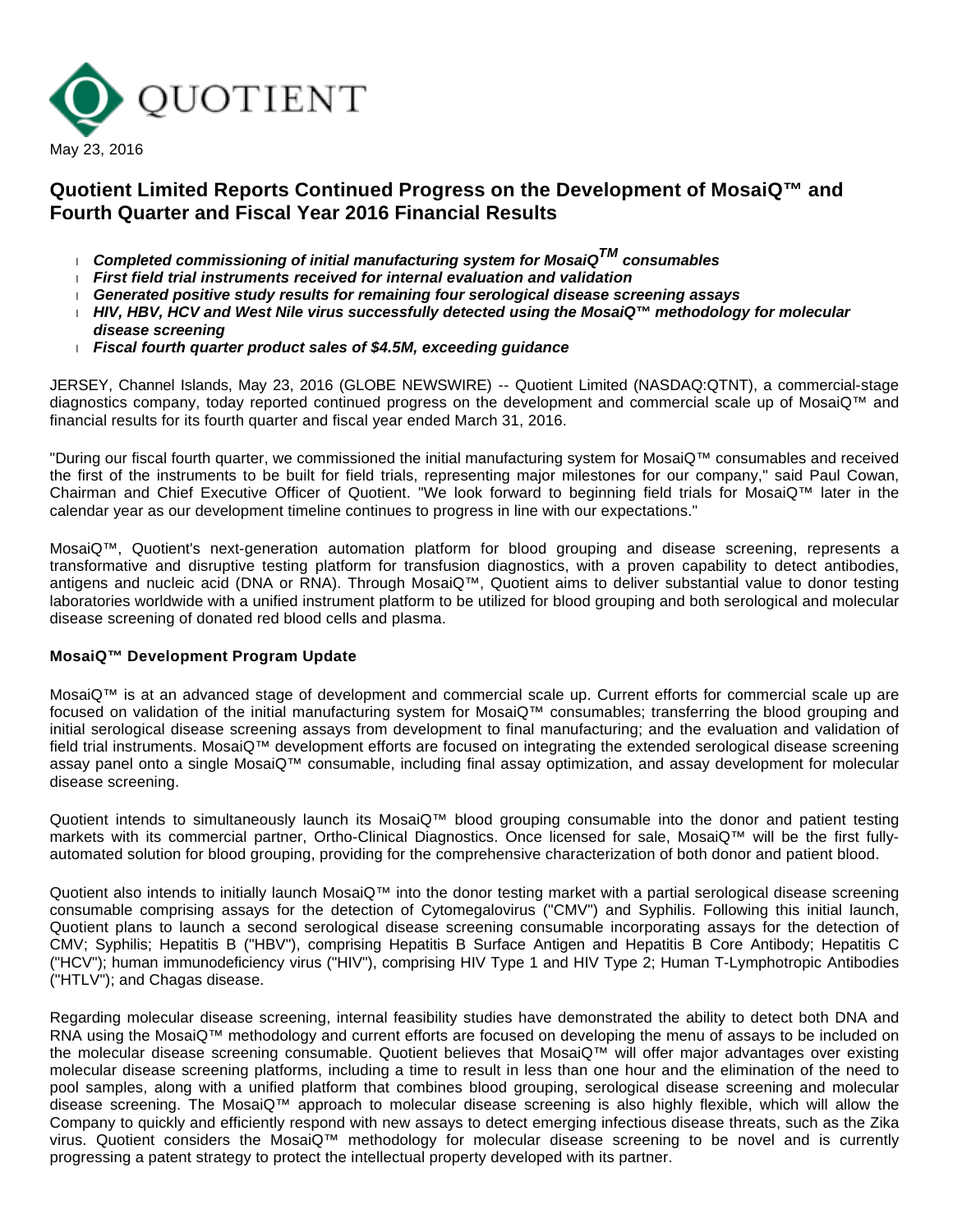## Manufacturing System

During the first quarter of calendar 2016, Quotient completed the commissioning of the initial manufacturing system for MosaiQ™ consumables. The initial manufacturing system consists of three major elements: the print system; the wet process system; and the final assembly system. All of the print system's print stations are now fully operational, printing both red blood cells and antibodies. Importantly, printed red blood cells are generating expected responses when used to detect antibodies, representing a significant development milestone. Additionally, the final assembly system has also been commissioned and is assembling MosaiQ™ consumables and loading them into magazines. All elements of the initial manufacturing system are now progressing through the Company's validation process. The manufacture of both the MosaiQ™ blood grouping and the initial MosaiQ™ disease screening consumables for European field trials is expected to commence in the second quarter of calendar 2016.

## Assay Development

During the first quarter of calendar 2016, Quotient continued the transfer of individual blood grouping assays from development to production, which is expected to be completed in the second quarter of calendar 2016. The final probe set for the blood grouping panel has been defined.

In April 2016, Quotient announced positive results for the four remaining assays intended to be included on the second MosaiQ™ serological disease screening consumable. During the first quarter of calendar 2016, Quotient transferred to production assays for the detection of CMV and Syphilis and expects to transfer the remaining serological disease screening assays in the fourth quarter of calendar 2016.

Having established the feasibility of MosaiQ™ to detect DNA and RNA. Quotient has moved forward with the next phase of development for molecular disease screening on the MosaiQ™ platform, which involves assay development and expansion of the test menu. Working with its development partner, Quotient has successfully detected all four of the first molecular disease screening targets (HIV, HBV, HCV and West Nile virus) using the MosaiQ™ methodology. Current efforts are focused on determining the optimal method of sample preparation and amplification for use in conjunction with the existing MosaiQ™ detection method. Quotient expects to complete this phase of development work during the first half of calendar 2017.

#### Instrument Development

As previously announced, six out of a planned fourteen MosaiQ™ field trial instruments have now been built by the Company's development partner, STRATEC Biomedical AG. Two of these instruments have been delivered to Quotient for evaluation. Remaining efforts are focused on software development, assay integration and validation of the instrument. Quotient expects to have instruments available for field trials, including updated software for field trials, during the second quarter of calendar 2016. Upon receipt of the field trial software, the Company expects to conduct an internal validation study of the MosaiQ™ blood grouping and initial MosaiQ™ serological disease screening consumables using MosaiQ™ instruments prior to commencing field trials.

#### Regulatory and Commercial Milestones

European field trials, for both the MosaiQ™ blood grouping and initial MosaiQ™ serological disease screening consumables, remain on schedule and are expected to begin in the third quarter of calendar 2016. The Company expects to file necessary regulatory submissions for Europe in the fourth quarter of calendar 2016 to obtain required marketing clearances for MosaiQ™. Field trials in the United States are expected to commence in the fourth quarter of calendar 2016. Regulatory submissions in the United States to obtain required marketing clearances and approvals are planned to be filed in the first half of calendar 2017. Field trials for the second serological disease screening consumable are expected to commence in the first half of calendar 2017, both in the United States and in Europe.

Quotient expects to begin marketing MosaiQ™ in Europe during the fourth quarter of calendar 2016. If approved for sale, the Company anticipates commercial launch in the United States in the first quarter of calendar 2018. The Company also anticipates commercial launch of the second MosaiQ™ disease screening consumable in Europe during the second half of calendar 2017 and in the United States during calendar 2018, if approved for sale.

#### **Conventional Reagent Business Update**

"The conventional reagent business delivered strong results during our fiscal fourth quarter, with product sales growing 16% year-over-year and meaningful gross margin improvement," said Paul Cowan. "Excluding the negative impact of foreign currency translation, Quotient generated product sales growth of 8% during fiscal 2016 and we are targeting a continuation of solid growth for this business in the coming fiscal year."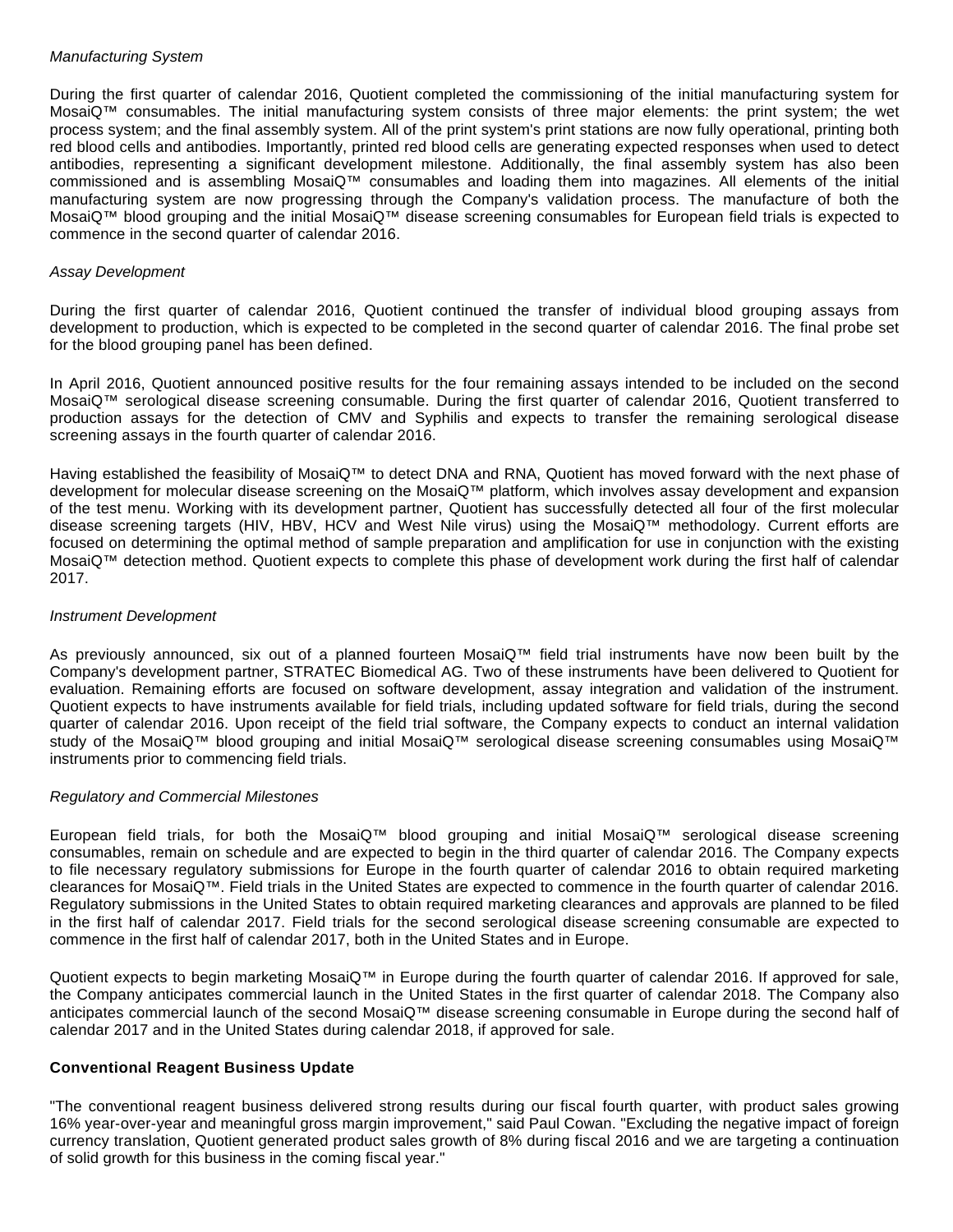Key revenue and profit results are summarized below (expressed in thousands):

|                                                   |    | <b>Quarter Ended</b><br>March 31 |  |            |       | <b>Year Ended</b><br>March 31 |      |            |  |  |
|---------------------------------------------------|----|----------------------------------|--|------------|-------|-------------------------------|------|------------|--|--|
|                                                   |    | 2016<br>2015                     |  | 2016       |       |                               | 2015 |            |  |  |
| Revenue:                                          |    |                                  |  |            |       |                               |      |            |  |  |
| Product sales - OEM Customers                     | \$ | 3,072                            |  | \$ 2,654   |       | \$12,165                      |      | \$12,377   |  |  |
| Product sales – direct customers and distributors |    | 1,473                            |  | 1,248      | 5,857 |                               |      | 5,281      |  |  |
| Other revenues                                    |    | 500                              |  |            | 500   |                               |      | 750        |  |  |
| <b>Total revenue</b>                              | S  | 5,045                            |  | \$3,902    |       | \$18,522                      | S.   | 18,408     |  |  |
| Product sales from standing orders (%)            |    | 77%                              |  | 74%        |       | 73%                           |      | 72%        |  |  |
| Gross profit                                      | \$ | 2,487                            |  | \$1,498    | \$    | 8,864                         | \$   | 8,645      |  |  |
| Gross profit as a % of total revenue              |    | 49.3%                            |  | 38.4%      |       | 47.9%                         |      | 47.0%      |  |  |
| Gross margin on product sales (%)                 |    | 43.7%                            |  | 38.4%      |       | 46.4%                         |      | 44.7%      |  |  |
| <b>Operating (loss)</b>                           |    | \$(12, 845)                      |  | \$ (9,761) |       | \$ (49,088)                   |      | \$(29,714) |  |  |

#### **Fiscal Fourth Quarter 2016 Financial Results**

Total revenue in the fourth quarter of fiscal 2016 ("4QFY16") was \$5.0 million, compared with \$3.9 million in the fourth quarter of fiscal 2015 ("4QFY15"). Product sales in 4QFY16 were \$4.5 million, compared with \$3.9 million in 4QFY15, representing growth of 16% year-over-year, or 21% excluding the impact of foreign currency translation. The increase was primarily attributable to growth in direct sales to customers in the United States and better pricing on sales to existing original equipment manufacturers ("OEM") customers, offset by a \$0.2 million negative impact of a stronger U.S. dollar relative to the British Pound and Euro. Quotient also recognized \$500,000 of product development fees in 4QFY16, which did not occur in 4QFY15.

Gross profit on total revenue was \$2.5 million in 4QFY16, compared with \$1.5 million in 4QFY15. Gross profit in 4QFY16 included \$500,000 of product development fees for which there were no associated costs. Gross profit on product sales was \$2.0 million in 4QFY16, compared with \$1.5 million in 4QFY15, reflecting better pricing on sales to existing OEM customers and the positive impact of greater sales volumes. Gross margin on product sales was 43.7% in 4QFY16, compared with 38.4% in 4QFY15.

Research and development expense was \$6.7 million in 4QFY16, compared with \$5.6 million in 4QFY15. This increase reflected incremental costs associated with the commercial scale up of MosaiQ™, including initial production costs (primarily staff and raw materials) that are currently expensed as research and development. Sales and marketing expense was \$0.7 million in 4QFY16, compared with \$0.7 million in 4QFY15. General and administrative expense was \$8.0 million in 4QFY16, compared with \$5.0 million in 4QFY15. This increase reflected greater personnel-related costs and increased facility rental charges and corporate costs.

Net other income was \$3.3 million in 4QFY16, compared with \$7.3 million in 4QFY15. Net other income in 4QFY16 included interest expense of \$1.2 million and foreign exchange gains of \$4.5 million. Net other income in 4QFY15 included interest expense of \$0.7 million, foreign exchange gains of \$1.6 million, \$0.4 million of asset writedowns related to the conversion of the Eysins, Switzerland manufacturing facility, \$3.8 million of costs associated with the Ortho-Clinical Diagnostics distribution and supply agreement ("OCD Agreement") and other advisory fees and a \$10.6 million unrealized gain related to the change in fair value of the warrants issued as part of Quotient's initial public offering ("IPO Warrants").

Net loss attributable to ordinary shareholders for 4QFY16 was \$9.5 million, or a loss of \$0.41 per ordinary share (basic and diluted), compared with a net loss of \$2.4 million, or a loss of \$0.14 per ordinary share (basic and diluted) in 4QFY15.

Quotient ended 4QFY16 with \$44.1 million in cash and equivalents and \$28.9 million of term debt.

#### **Fiscal 2016 Financial Results**

Total revenue for fiscal year ended March 31, 2016 ("FY16") was \$18.5 million, compared with \$18.4 million for the fiscal year ended March 31, 2015 ("FY15"). Product sales in FY16 were \$18.0 million, compared with \$17.7 million in FY15, representing growth of 2% year-over-year, or 8% excluding the negative impact of foreign currency translation. The increase was attributable to growth in direct sales to customers in the United States and better pricing on sales to existing OEM customers, offset by a \$1.0 million negative impact of a stronger U.S. dollar relative to the British Pound and Euro.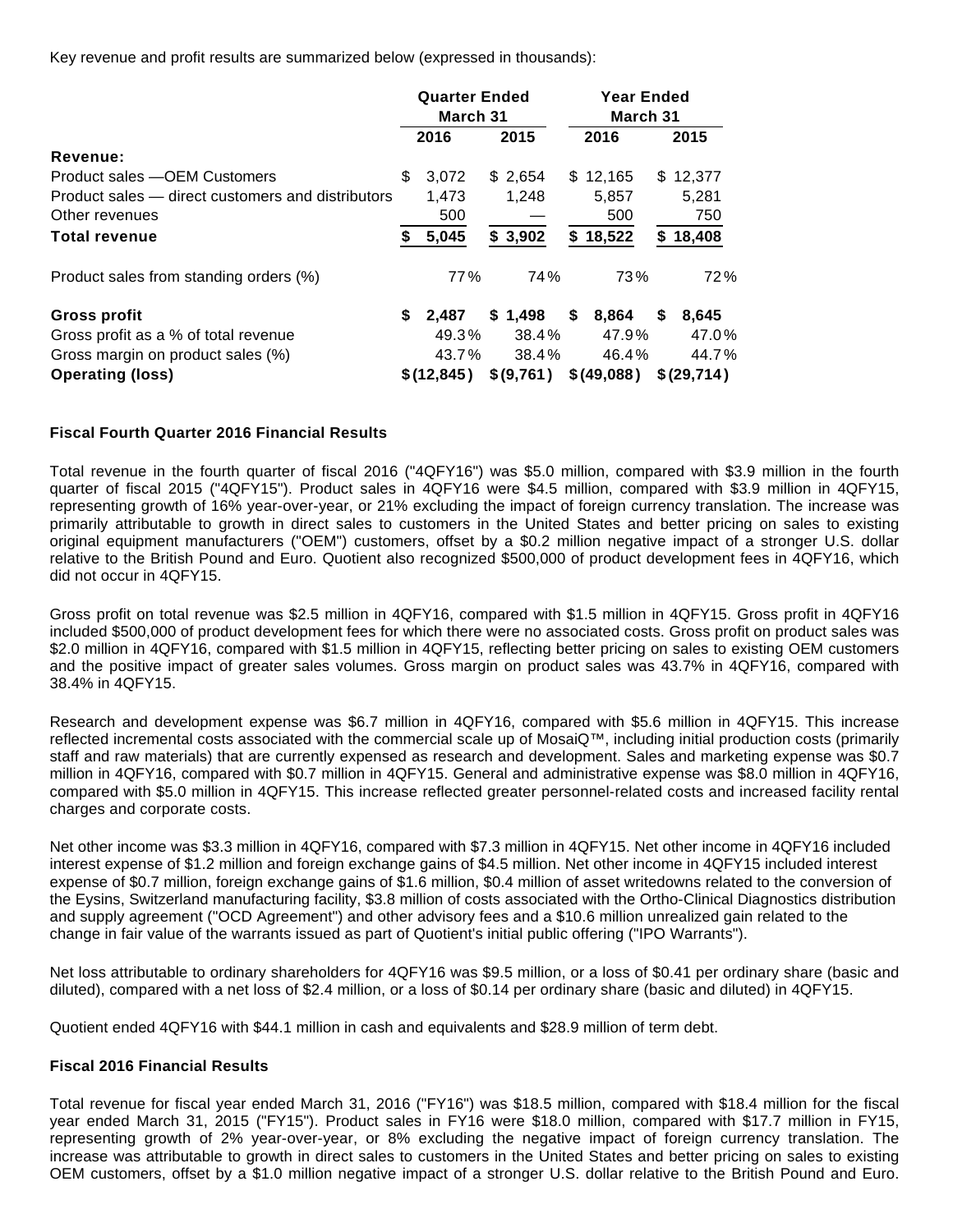Quotient also recognized \$500,000 of product development fees in FY16 and \$750,000 in FY15.

Gross profit on total revenue was \$8.9 million in FY16, compared with \$8.6 million in FY15. Gross profit on product sales was \$8.4 million in FY16, compared with \$7.9 million in FY15, reflecting the positive impact of greater sales volumes and better pricing on sales to existing OEM customers, offset by the negative impact of foreign exchange movements. Gross margin on product sales was 46.4% in FY16, compared with 44.7% in FY15.

Research and development expense was \$28.8 million in FY16, compared with \$19.2 million in FY15. This increase reflected incremental costs associated with the commercial scale up of MosaiQ™, including initial production costs that are currently expensed as research and development. Sales and marketing expense was \$3.1 million in FY16, compared with \$2.8 million in FY15. General and administrative expense was \$26.1 million in FY16, compared with \$16.4 million in FY15. This increase reflected greater personnel-related costs and increased facility rental charges and corporate costs.

Net other income was \$15.2 million in FY16, compared with net other expense of \$29.3 million in FY15. Net other income in FY16 included interest expense of \$4.2 million, foreign exchange gains of \$4.1 million, debt refinancing expense of \$0.6 million and a \$15.9 million unrealized gain related to the change in fair value of the IPO Warrants. Net other expense in FY15 included interest expense of \$2.3 million, foreign exchange gains of \$1.1 million, IPO fees of \$0.6 million, a legal settlement of \$0.4 million, \$0.4 million of asset writedowns related to the conversion of the Eysins, Switzerland manufacturing facility, \$3.8 million of costs associated with the OCD Agreement and other advisory fees and a \$23.0 million unrealized loss related to the change in fair value of the IPO Warrants.

Net loss attributable to ordinary shareholders for FY16 was \$33.9 million, or a loss of \$1.73 per ordinary share (basic and diluted), compared with a net loss of \$59.1 million, or a loss of \$4.00 per ordinary share (basic and diluted) in FY15.

Capital expenditures totaled \$29.0 million in FY16, compared with \$24.0 million in FY15, reflecting continued investment in the Eysins, Switzerland manufacturing facility and manufacturing equipment for MosaiQ™ consumables, along with expenditures related to the construction of a new conventional reagent manufacturing facility near Edinburgh, Scotland.

#### **Outlook for the Fiscal Year Ending March 31, 2017**

- Total revenue in the range of \$30.4 to \$31.4 million, including other revenue (product development fees) of approximately \$11.9 million. Forecast other revenue assumes the receipt of milestone payments contingent upon achievement of regulatory approval for certain products under development, including MosaiQ<sup>TM</sup>. The receint of these milestone payments involves risks and uncertainties.
- Product sales of \$18.5 to \$19.5 million, compared with FY16 Product sales of \$18.0 million.
- Derating loss in the range of \$45.0 to \$50.0 million.

Product sales in the first quarter of fiscal 2017 are expected to be within the range of \$4.7 to \$5.2 million, compared with \$4.9 million for the first quarter of fiscal 2016.

Quarterly product sales can fluctuate depending upon the shipment cycles for red blood cell based products, which account for approximately two-thirds of current product sales. These products typically experience 13 shipment cycles per year, equating to three shipments of each product per quarter, except for one quarter per year when four shipments occur. The timing of shipment of bulk antisera products to OEM customers may also move revenues from quarter to quarter. Some seasonality in demand is also experienced around holiday periods in both Europe and the United States. As a result of these factors, Quotient expects to continue to see seasonality and quarter-to-quarter variations in product sales. The timing of product development fees included in other revenues is mostly dependent upon the achievement of pre-negotiated project milestones.

The accompanying condensed consolidated financial statements have been prepared on a basis which assumes that Quotient will continue as a going concern. However, the Company has incurred net losses and negative cash flows from operations in each year since it commenced operations in 2007 and had an accumulated deficit of \$108.2 million as of March 31, 2016. Although Quotient's audit is not yet completed, the Company expect that its auditors will include what is referred to as an "emphasis of matter paragraph" in their audit report, drawing attention to certain conditions concerning the Company's overall liquidity position that raise substantial doubt about its ability to continue as a going concern.

#### **Conference Call**

Quotient will host a conference call on Tuesday, May 24<sup>th</sup> at 8:30 a.m. Eastern Time to discuss its fourth quarter fiscal 2016 financial results. Participants may access the call by dialing 1-877-407-9039 in the U.S. or 1-201-689-8470 outside the U.S.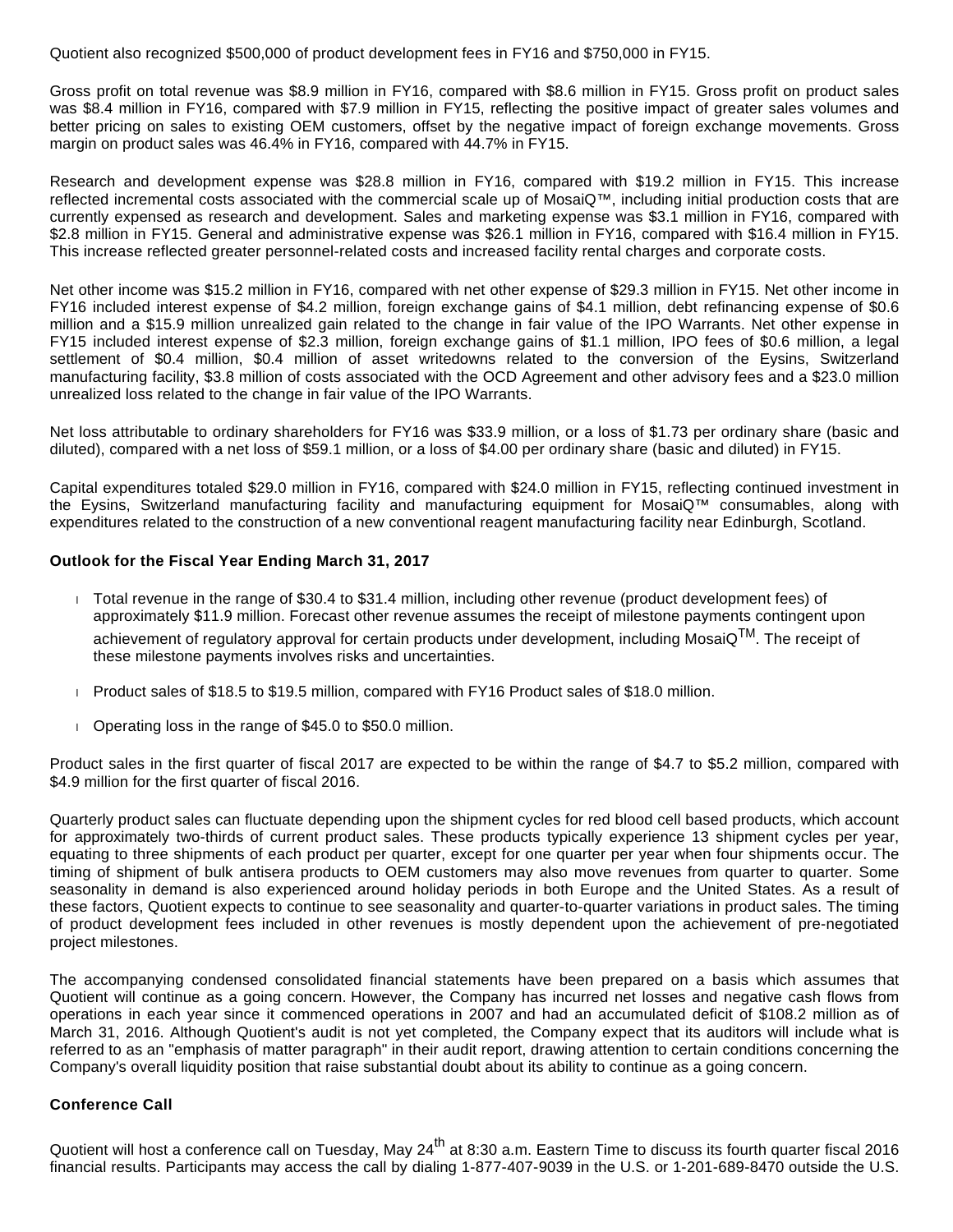The conference call will be webcast live on the Company's website at [www.quotientbd.com.](http://www.globenewswire.com/Tracker?data=utNsE3QMY7TAqW7BzzIW_jRgamJ46IRG2z7hJ6IInUE1-q91d4tezG6fhSyF2rBfSFL_j55GX0zSxNd9p0ICufsnRoBKusRxpUCbcyAaecs=)

A replay of this conference call will be available through May 31<sup>st</sup> by dialing 1-877-870-5176 in the U.S. or 1-858-384-5517 outside the U.S. The replay access code is 13637370.

#### **About MosaiQ™**

MosaiQ™ has been designed to offer a breadth of diagnostic tests unmatched by existing commercially available transfusion diagnostic instrument platforms, spanning blood grouping, serological disease screening for donor testing and nucleic acid testing (or molecular disease screening) for donor testing.

Once approved, MosaiQ™ will be the first fully automated solution for blood grouping, providing for the comprehensive characterization of both donor and patient blood, with turnaround times significantly quicker than existing methods. Widespread adoption of MosaiQ™ is expected to improve patient outcomes through better and easier matching of donor and patient blood, given cost-effective extended antigen typing offered by MosaiQ™. Improved patient outcomes from the use of MosaiQ™ include the potential for reduced incidence of adverse events associated with transfusion, particularly alloimmunization, where patients develop antibodies to foreign antigens introduced through transfused blood.

MosaiQ™ will also offer the opportunity for substantial cost savings and a range of operational efficiencies for donor and patient testing laboratories, including:

- elimination of the need for routine manual testing typically undertaken by highly skilled technicians;
- simplification of required consumables and testing processes;
- consolidation of multiple instrument platforms in donor testing laboratories;
- significant reduction in sample volume requirements;
- reduction in the number of patient/donor samples required, consumables and reagent waste; and
- more streamlined processes for matching donor units to patients.

Quotient expects to develop additional applications for MosaiQ™, starting with nucleic acid testing for donor molecular disease screening, upon completion of assay development for the blood grouping and serological disease screening applications.

#### **About Quotient Limited**

Quotient is a commercial-stage diagnostics company committed to reducing healthcare costs and improving patient care through the provision of innovative tests within established markets. With an initial focus on blood grouping and serological

disease screening, Quotient is developing its proprietary MosaiQ<sup>TM</sup> technology platform to offer a breadth of tests that is unmatched by existing commercially available transfusion diagnostic instrument platforms. The Company's operations are based in Edinburgh, Scotland; Eysins, Switzerland and Newtown, Pennsylvania.

#### **Forward-Looking Statements**

This news release contains forward-looking statements within the meaning of Section 27A of the Securities Act of 1933 and Section 21E of the Securities Exchange Act of 1934 and the Private Securities Litigation Reform Act of 1995. These forwardlooking statements may include statements regarding our expectations of continued growth, the development, regulatory

approval, commercialization and impact of MosaiQ $^{TM}$  and other new products, current estimates of first quarter and full year fiscal 2017 operating results and expectations regarding our future funding sources. Such statements are based on current assumptions that involve risks and uncertainties that could cause actual outcomes and results to differ materially. These risks and uncertainties, many of which are beyond our control, include delays or denials of regulatory approvals or clearances for products or applications; market acceptance of our products; the impact of competition; the impact of facility expansions and expanded product development, clinical, sales and marketing activities on operating expenses; delays or other unforeseen problems with respect to manufacturing, product development or field trial studies; adverse results in connection with any ongoing or future legal proceeding; continued or worsening adverse conditions in the general domestic and global economic markets; as well as the other risks set forth in the Company's filings with the Securities and Exchange Commission. Investors are cautioned not to place undue reliance on these forward-looking statements, which speak only as of the date hereof. Quotient disclaims any obligation to update these forward-looking statements.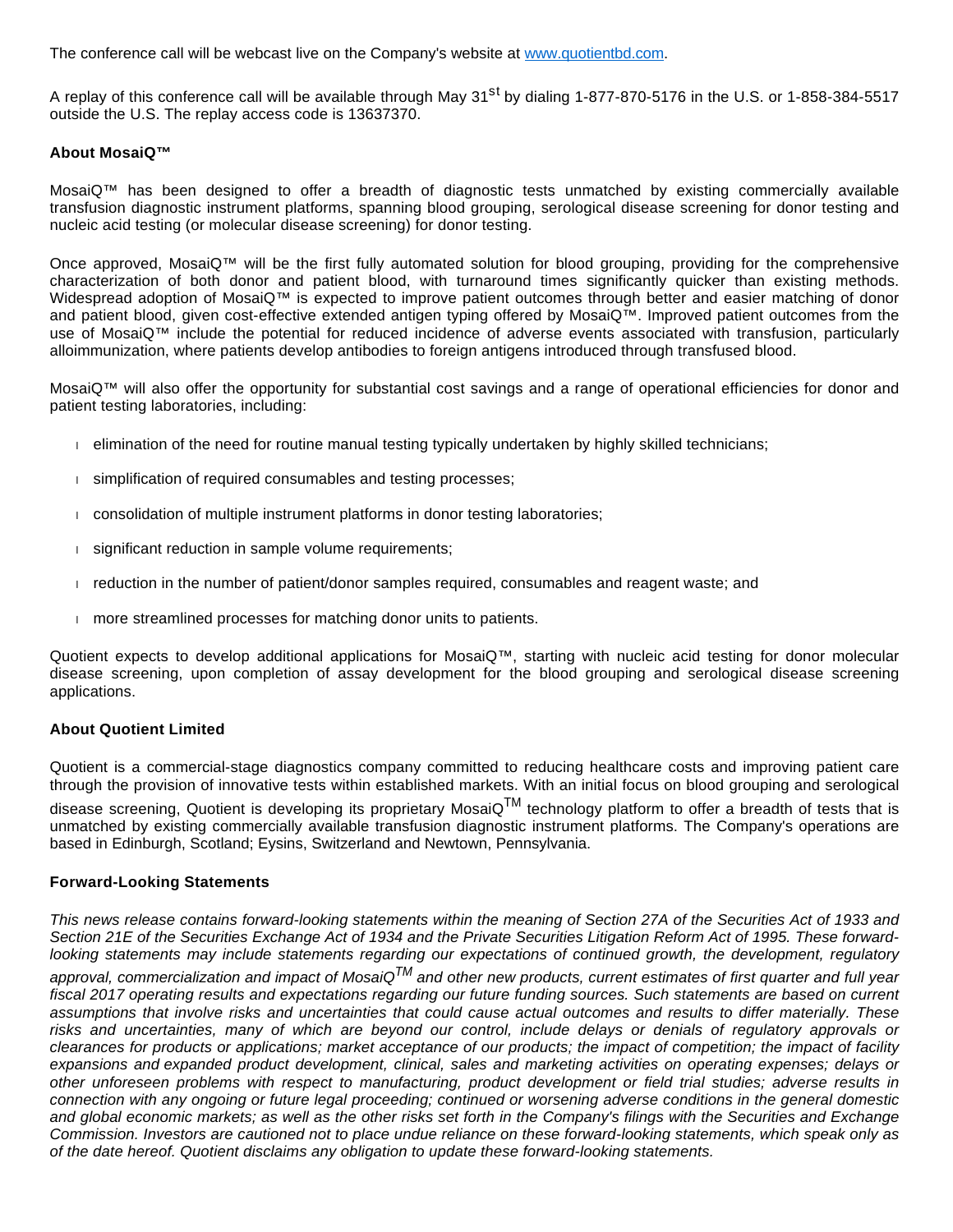The Quotient logo and MosaiQ™ are registered trademarks or trademarks of Quotient Limited and its subsidiaries in various jurisdictions.

**CONTACT:** Stephen Unger, Chief Financial Officer — [stephen.unger@quotientbd.com](http://www.globenewswire.com/Tracker?data=Zie4jCAJRhKa6vNx3fVqSnL-tTLE9lVvMlv_nLUK0W1eHWCJcPnnVMIbb-IYjhlLKTUMWOZrRWviVQ_zrxB-q1EuQVX3_A99MH9y0px1E6hPeBcrCVX9lh6f_BCzaGrb); (212) 228-7572

#### **Quotient Limited Condensed Consolidated Statements Of Comprehensive Loss (in thousands, except share and per share amounts) (unaudited)**

|                                                                 | <b>Quarter Ended</b><br>March 31 |                            |             | <b>Year Ended</b><br>March 31 |               |    |            |
|-----------------------------------------------------------------|----------------------------------|----------------------------|-------------|-------------------------------|---------------|----|------------|
|                                                                 | 2016                             |                            | 2015        |                               | 2016          |    | 2015       |
| Revenue:                                                        |                                  |                            |             |                               |               |    |            |
| Product sales                                                   | \$<br>4,545                      | \$                         | 3,902       | \$                            | 18,022        | \$ | 17,658     |
| Other revenues                                                  | 500                              |                            |             |                               | 500           |    | 750        |
| <b>Total revenue</b>                                            | 5,045                            |                            | 3,902       |                               | 18,522        |    | 18,408     |
| Cost of revenue                                                 | 2,558                            |                            | 2,404       |                               | 9,658         |    | 9,763      |
| <b>Gross profit</b>                                             | 2,487                            |                            | 1,498       |                               | 8,864         |    | 8,645      |
| <b>Operating expenses:</b>                                      |                                  |                            |             |                               |               |    |            |
| Sales and marketing                                             | 723                              |                            | 655         |                               | 3,073         |    | 2,750      |
| Research and development, net                                   | 6,659                            |                            | 5,643       |                               | 28,781        |    | 19,216     |
| General and administrative expense                              | 7,950                            |                            | 4,961       |                               | 26,098        |    | 16,393     |
| <b>Total operating expense</b>                                  | 15,332                           |                            | 11,259      |                               | 57,952        |    | 38,359     |
| <b>Operating loss</b>                                           | (12, 845)                        |                            | (9,761)     |                               | (49,088)      |    | (29, 714)  |
| Other income (expense)                                          |                                  |                            |             |                               |               |    |            |
| Interest expense, net                                           | (1, 159)                         |                            | (701)       |                               | (4, 151)      |    | (2, 315)   |
| Change in financial liability for share warrants                |                                  |                            | 10,615      |                               | 15,857        |    | (22,966)   |
| Other, net                                                      | 4,491                            |                            | (2,574)     |                               | 3,504         |    | (4,064)    |
| Other income (expense), net                                     | 3,332                            |                            | 7,340       |                               | 15,210        |    | (29, 345)  |
| Loss before income taxes                                        | (9, 513)                         |                            | (2, 421)    |                               | (33, 878)     |    | (59,059)   |
| Provision for income taxes                                      |                                  |                            |             |                               |               |    |            |
| <b>Net loss</b>                                                 | \$<br>(9, 513)                   | $\boldsymbol{\mathsf{\$}}$ | (2, 421)    | $\sqrt[6]{2}$                 | $(33,878)$ \$ |    | (59,059)   |
| Other comprehensive income (loss):                              |                                  |                            |             |                               |               |    |            |
| Change in fair value of effective portion of foreign currency   |                                  |                            |             |                               |               |    |            |
| cash flow hedges                                                | \$<br>$(111)$ \$                 |                            | $(5)$ \$    |                               | 9             | \$ | (293)      |
| Foreign currency loss                                           | (2,731)                          |                            | (2,403)     |                               | (3,028)       |    | (5, 114)   |
| Provision for pension benefit obligation                        | (4,502)                          |                            |             |                               | (4,502)       |    |            |
| Other comprehensive loss, net                                   | (7, 344)                         |                            | (2, 408)    |                               | (7, 521)      |    | (5, 407)   |
| <b>Comprehensive loss</b>                                       | \$<br>(16, 857)                  | \$                         | (4,829)     | \$                            | (41, 399)     | \$ | (64, 466)  |
| Net loss available to ordinary shareholders - basic and diluted | \$<br>(9, 513)                   | \$                         | (2, 421)    | \$                            | $(33,878)$ \$ |    | (59,059)   |
| Loss per share - basic and diluted                              | \$<br>(0.41)                     | \$                         | $(0.14)$ \$ |                               | $(1.73)$ \$   |    | (4.00)     |
| Weighted-average shares outstanding - basic and diluted         | 23,406,473                       |                            | 16,800,503  |                               | 19,558,152    |    | 14,773,386 |

## **Quotient Limited Condensed Consolidated Balance Sheets (In Thousands) (Unaudited)**

|                                |    | March 31, March 31,<br>2016 |  | 2015             |
|--------------------------------|----|-----------------------------|--|------------------|
| <b>ASSETS</b>                  |    |                             |  |                  |
| Current assets:                |    |                             |  |                  |
| Cash and cash equivalents      | Æ. |                             |  | 44,100 \$ 37,525 |
| Trade accounts receivable, net |    | 2.269                       |  | 1.808            |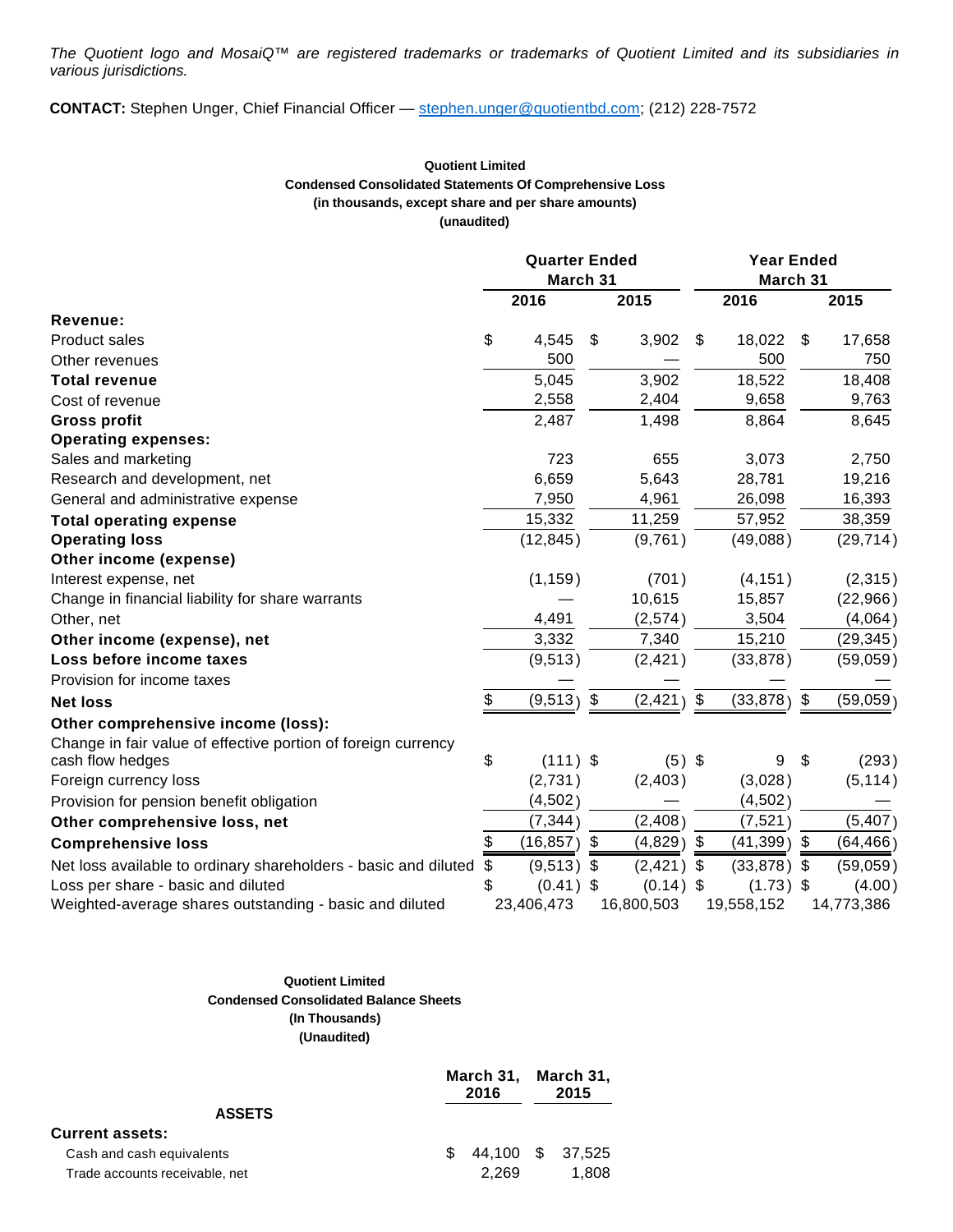| Inventories                                           | 12,584        | 4,608        |
|-------------------------------------------------------|---------------|--------------|
| Prepaid expenses and other current assets             | 2,780         | 5,580        |
| <b>Total current assets</b>                           | 61,733        | 49,521       |
| Property and equipment, net                           | 57,115        | 29,733       |
| Intangible assets, net                                | 902           | 950          |
| <b>Total assets</b>                                   | \$<br>119,750 | \$<br>80,204 |
| <b>LIABILITIES AND SHAREHOLDERS' EQUITY (DEFICIT)</b> |               |              |
| <b>Current liabilities:</b>                           |               |              |
| Accounts payable                                      | \$<br>7,286   | \$<br>7,238  |
| Accrued compensation and benefits                     | 3,294         | 2,565        |
| Accrued expenses and other current liabilities        | 9,180         | 8,787        |
| Financial liability in respect of share warrants      |               | 31,011       |
| Current portion of long-term debt                     | 1,000         | 4,500        |
| Current portion of lease incentive                    | 439           | 435          |
| Capital lease obligation                              | 152           | 239          |
| <b>Total current liabilities</b>                      | 21,351        | 54,775       |
| Long-term debt                                        | 27,910        | 9,853        |
| Lease incentive, less current portion                 | 1,316         | 1,740        |
| Capital lease obligation, less current portion        | 1,723         | 276          |
| Defined benefit pension plan obligation               | 4,502         |              |
| 7% Cumulative redeemable preference shares            | 16,225        | 15,175       |
| <b>Total liabilities</b>                              | 73,027        | 81,819       |
| Commitments and contingencies                         |               |              |
| Total shareholders' equity (deficit)                  | 46,723        | (1,615)      |
| Total liabilities and shareholders' equity (deficit)  | \$<br>119,750 | \$<br>80,204 |

# **Quotient Limited Condensed Consolidated Statements of Cash Flows (In Thousands) (Unaudited)**

|                                                                                 | Year ended March 31, |           |    |           |
|---------------------------------------------------------------------------------|----------------------|-----------|----|-----------|
|                                                                                 |                      | 2016      |    | 2015      |
| <b>OPERATING ACTIVITIES:</b>                                                    |                      |           |    |           |
| <b>Net loss</b>                                                                 | \$                   | (33, 878) | -S | (59,059)  |
| Adjustments to reconcile net loss to net cash provided by operating activities: |                      |           |    |           |
| Depreciation, amortization and loss on disposal of fixed assets                 |                      | 2,945     |    | 1,676     |
| Share-based compensation                                                        |                      | 2,004     |    | 1,138     |
| Amortization of lease incentive                                                 |                      | (434)     |    | (443)     |
| Amortization of deferred debt issue costs                                       |                      | 1,472     |    | 776       |
| Accrued preference share dividends                                              |                      | 1,050     |    | 175       |
| Change in financial liability for share warrants                                |                      | (15, 857) |    | 22,966    |
| Net change in assets and liabilities:                                           |                      |           |    |           |
| Trade accounts receivable, net                                                  |                      | (519)     |    | 362       |
| Inventories                                                                     |                      | (8, 126)  |    | (552)     |
| Accounts payable and accrued liabilities                                        |                      | 955       |    | 7,358     |
| Accrued compensation and benefits                                               |                      | 812       |    | 772       |
| Lease incentive                                                                 |                      |           |    |           |
| Other assets                                                                    |                      | 2,603     |    | (1,760)   |
| Net cash used in operating activities                                           |                      | (46, 973) |    | (26, 591) |
| <b>INVESTING ACTIVITIES:</b>                                                    |                      |           |    |           |
| Purchase of property and equipment                                              |                      | (28, 906) |    | (23, 854) |
| Refund (purchase) of intangible assets                                          |                      | (71)      |    | (188)     |
| Net cash used in investing activities                                           |                      | (28, 977) |    | (24, 042) |
| <b>FINANCING ACTIVITIES:</b>                                                    |                      |           |    |           |